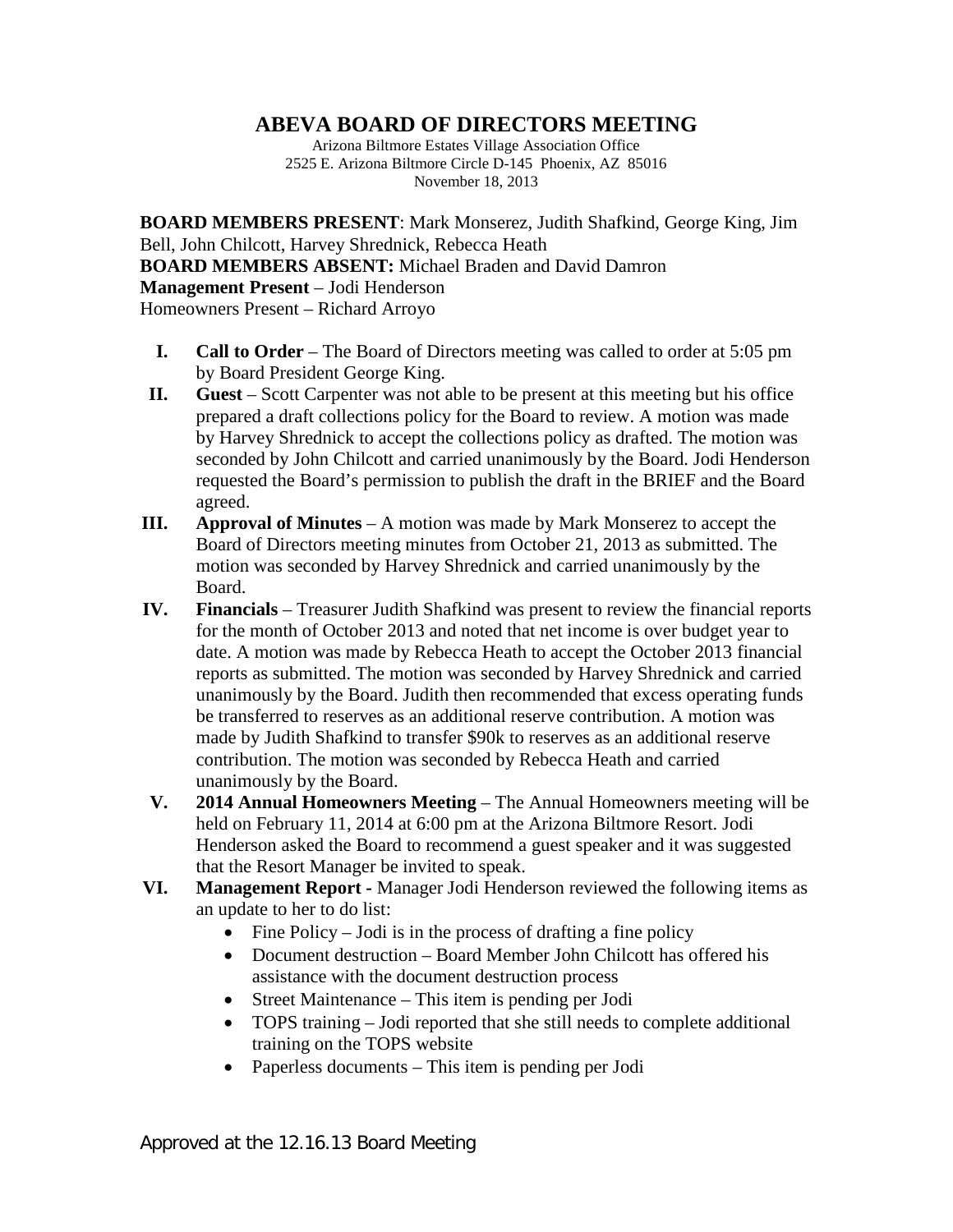• Security – Per Jodi Henderson security post orders have been revised and need to be adopted. Mark Monserez noted that the post orders are not a contract just procedure documents. The Board discussed the matter and reviewed the Securitas contract.

## **VII. Landscaping** – Jodi Henderson gave the following updates on landscaping issues:

- Annual flowers have been installed
- Bids were requested for the monthly landscaping contract and all proposals came back with a higher monthly rate than the current contractor Valley Crest
- Jodi is working on obtaining bids for backflow prevention device cages so that valuable parts are not exposed to theft

## **VIII. Old Business**

- Job descriptions Jodi provided updated job descriptions to the Employee Review Committee for approval
- Disclosure package update Per Jodi the disclosure package has been updated and the bylaws will be added once ratified
- Email lists Per Jodi all sub-associations have been contacted to request their owners emails addresses for emergency email blasts. Some residents provided their email address but others chose not to. The Board agreed that notifications/communications will be at the discretion of the Executive Committee (Officers) to protect the privacy of the homeowners. Jodi agreed to draft a privacy policy to place in the ABEVA BRIEF.
- Property Taxes Jodi noted that the property taxes have been paid and she has billed the Resort for their share. A claim was filed on high valued parcels to ensure there is not an error in the valuation per Jodi.
- Biltmore Area Partnership (BAP) A ballot was received asking if the ABEVA Board would like to run or vote. The Board agreed to ask Michael Braden if he would like to participate
- Sales Per Jodi there have been 161 properties that closed escrow this fiscal year to date

## **IX. New Business**

- CPA bids Jodi presented the Board with bids that she obtained from CPA firms for the preparation of taxes and a financial review. The Board reviewed and discussed the bids. A motion was made by Harvey Shrednick to accept the bid from Mansperger, Patterson, and McMullin. There were no supporting votes and the motion died. A motion was then made by Mark Monserez to accept the bid from Ginsburg in the amount of \$1200. The motion was seconded by Jim Bell and a discussion ensued. Mark Monserez then amended his motion to add in the request that Ginsburg include in his engagement letter that \$1200 is the firm agreed upon rate. The amended motion was seconded by Jim Bell and carried unanimously by the Board
- Security Staff Bonuses The Board discussed the bonus allocations for the guard staff. A motion was made by Mark Monserez to discontinue security bonuses. There were no supporting votes and the motion died. A motion was then made by Jim Bell to allocate \$50.00 to the flex guards,